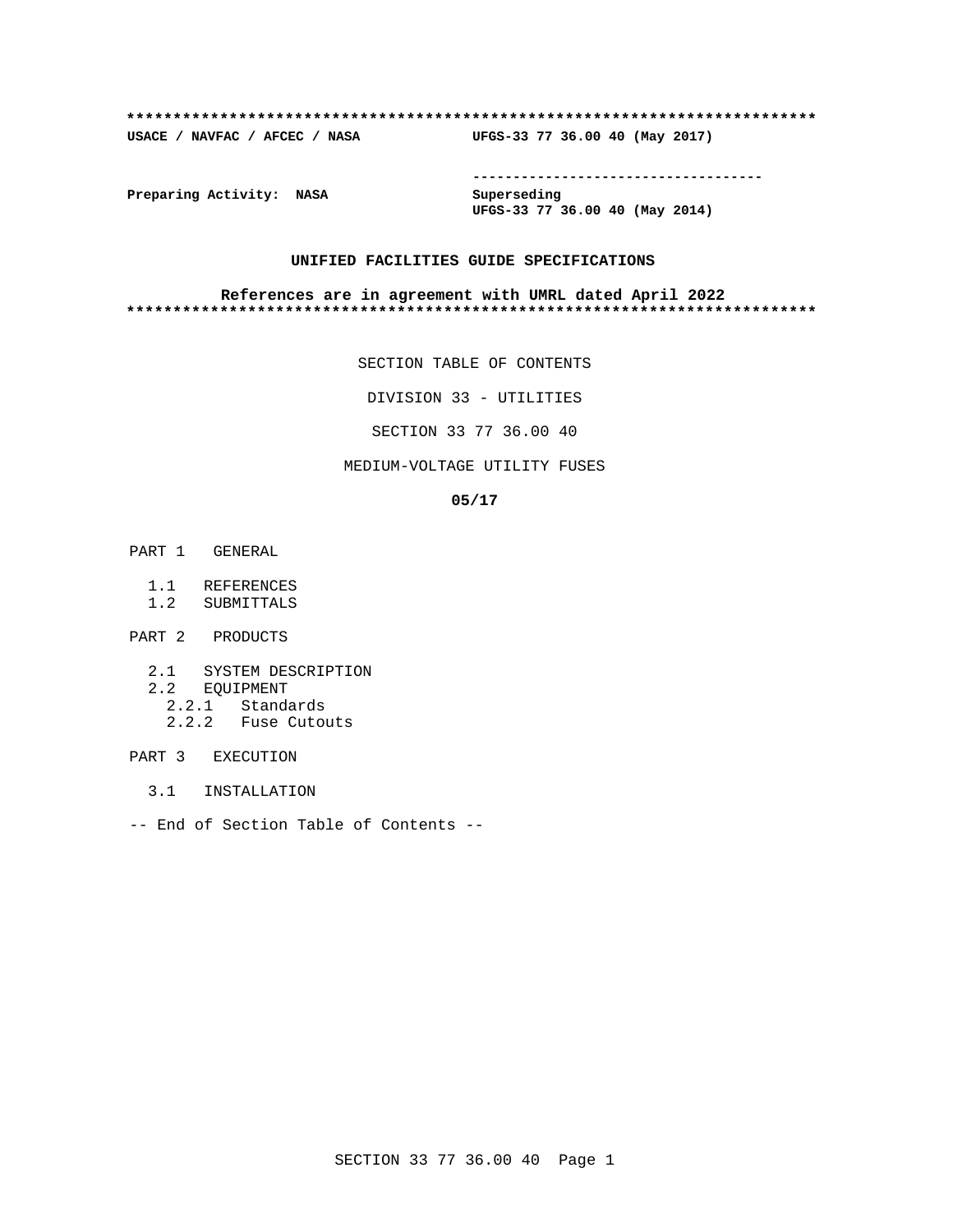USACE / NAVFAC / AFCEC / NASA

--------------------------------------

Preparing Activity: NASA

Superseding UFGS-33 77 36.00 40 (May 2014)

UFGS-33 77 36.00 40 (May 2017)

### UNIFIED FACILITIES GUIDE SPECIFICATIONS

References are in agreement with UMRL dated April 2022 

### SECTION 33 77 36.00 40

MEDIUM-VOLTAGE UTILITY FUSES  $05/17$ 

NOTE: This guide specification covers the requirements for distribution fuse cutouts. Show on drawings current rating, load-break fuses if required, combination lightning arresters and fuse cutouts if required, and mounting details.

Adhere to UFC 1-300-02 Unified Facilities Guide Specifications (UFGS) Format Standard when editing this guide specification or preparing new project specification sections. Edit this guide specification for project specific requirements by adding, deleting, or revising text. For bracketed items, choose applicable item(s) or insert appropriate information.

Remove information and requirements not required in respective project, whether or not brackets are present.

Comments, suggestions and recommended changes for this guide specification are welcome and should be submitted as a Criteria Change Request (CCR). 

### PART 1 GENERAL

### 1.1 REFERENCES

### 

NOTE: This paragraph is used to list the publications cited in the text of the guide specification. The publications are referred to in the text by basic designation only and listed in this paragraph by organization, designation, date, and title.

Use the Reference Wizard's Check Reference feature when you add a Reference Identifier (RID) outside of the Section's Reference Article to automatically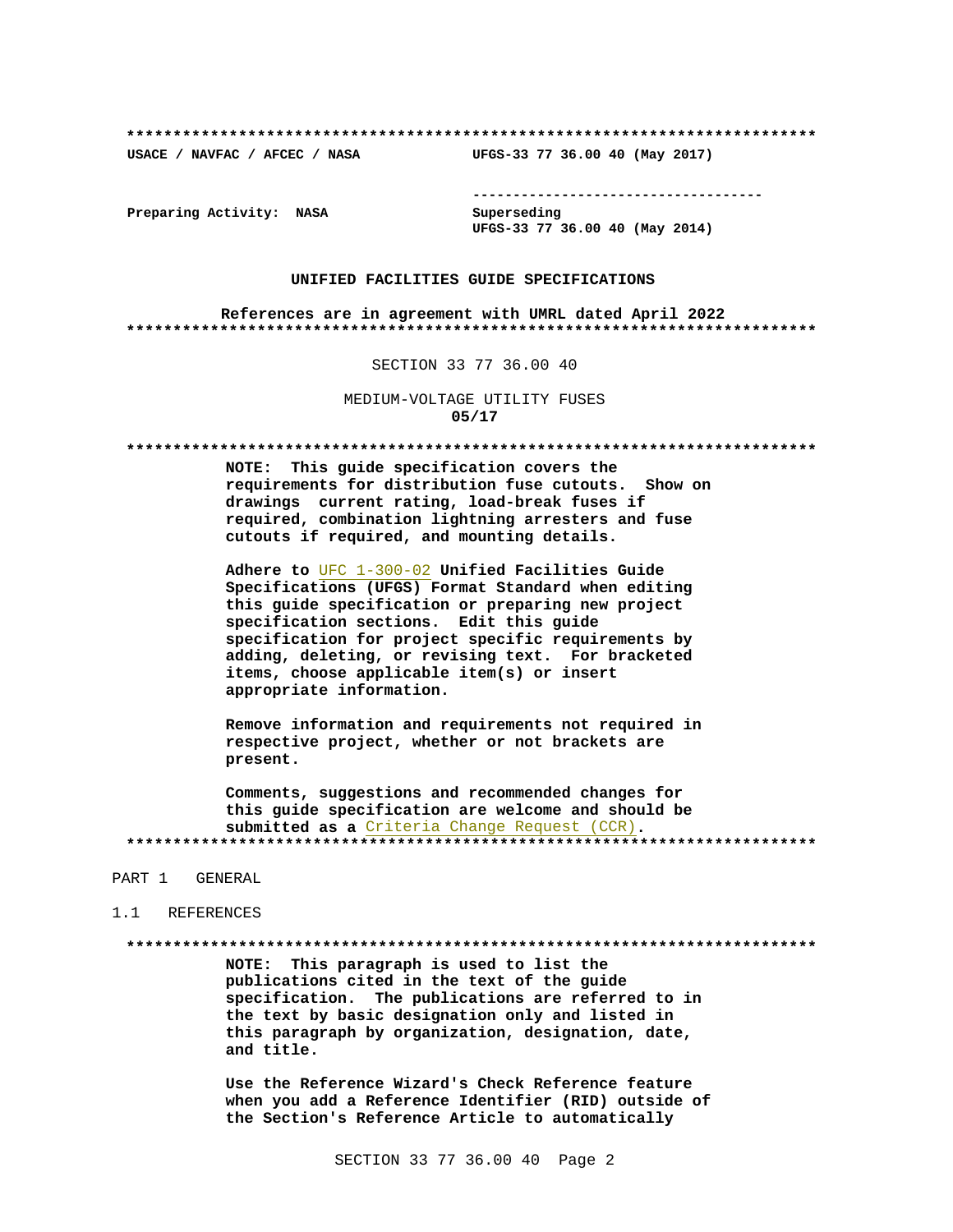| place the reference in the Reference Article. Also |
|----------------------------------------------------|
| use the Reference Wizard's Check Reference feature |
| to update the issue dates.                         |
| References not used in the text will automatically |
| be deleted from this section of the project        |
| specification when you choose to reconcile         |
| references in the publish print process.           |
|                                                    |

The publications listed below form a part of this specification to the extent referenced. The publications are referred to within the text by the basic designation only.

INSTITUTE OF ELECTRICAL AND ELECTRONICS ENGINEERS (IEEE)

| <b>IEEE 242</b> |                                             | (2001; Errata 2003) Recommended Practice<br>for Protection and Coordination of<br>Industrial and Commercial Power Systems -<br>Buff Book                                                    |
|-----------------|---------------------------------------------|---------------------------------------------------------------------------------------------------------------------------------------------------------------------------------------------|
| <b>IEEE 399</b> |                                             | (1997) Brown Book IEEE Recommended<br>Practice for Power Systems Analysis                                                                                                                   |
|                 | <b>IEEE C37.40</b>                          | (2003; Errata 2003; R 2009) Service<br>Conditions & Definitions for High-Voltage<br>Fuses, Distribution Enclosed Single-Pole<br>Air Switches, Fuse Disconnecting Switches,<br>& Accessories |
|                 | <b>IEEE C37.41</b>                          | (2016; Corr 2017) Design Tests for<br>High-Voltage (>1000 V) Fuses and<br>Accessories                                                                                                       |
|                 | <b>IEEE C37.42</b>                          | (2016) Specifications for High-Voltage (><br>1000 V) Fuses and Accessories                                                                                                                  |
|                 | <b>IEEE C37.46</b>                          | (2010) Standard for High Voltage Expulsion<br>and Current-Limiting Type Power Class<br>Fuses and Fuse Disconnecting Switches                                                                |
|                 | <b>IEEE C37.47</b>                          | (2011) Standard for High Voltage<br>Distribution Class Current-Limiting Type<br>Fuses and Fuse Disconnecting Switches                                                                       |
|                 |                                             | NATIONAL ELECTRICAL MANUFACTURERS ASSOCIATION (NEMA)                                                                                                                                        |
|                 | NEMA ICS 3                                  | (2005; R 2010) Medium-Voltage Controllers<br>Rated 2001 to 7200 V AC                                                                                                                        |
|                 | NEMA ICS 6                                  | (1993; R 2016) Industrial Control and<br>Systems: Enclosures                                                                                                                                |
|                 | NATIONAL FIRE PROTECTION ASSOCIATION (NFPA) |                                                                                                                                                                                             |
| NFPA 70         |                                             | (2020; ERTA 20-1 2020; ERTA 20-2 2020; TIA<br>20-1; TIA 20-2; TIA 20-3; TIA 20-4)                                                                                                           |

National Electrical Code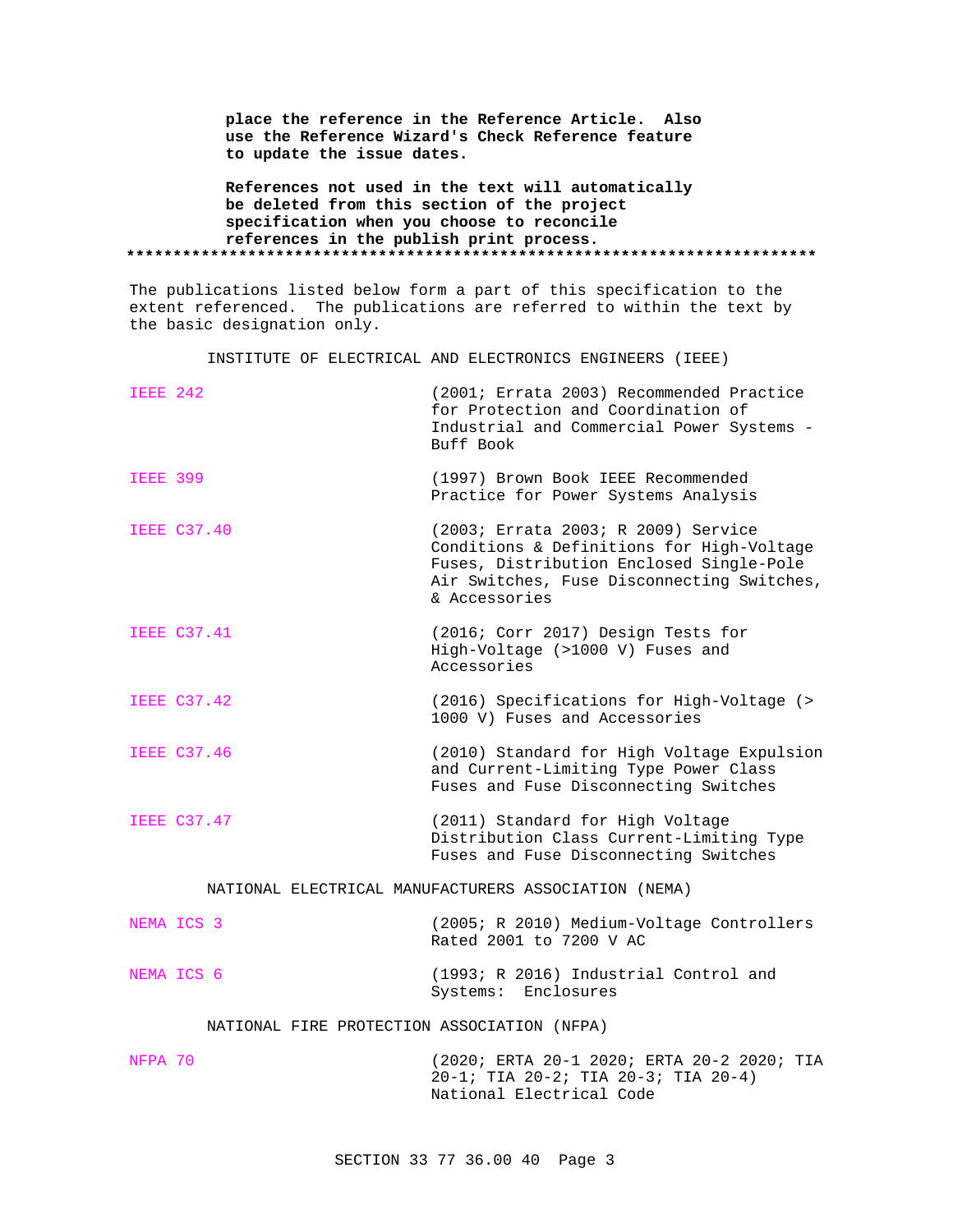### 1.2 SUBMITTALS

NOTE: Review Submittal Description (SD) definitions in Section 01 33 00 SUBMITTAL PROCEDURES and edit the following list, and corresponding submittal items in the text, to reflect only the submittals required for the project. The Guide Specification technical editors have classified those items that require Government approval, due to their complexity or criticality, with a "G." Generally, other submittal items can be reviewed by the Contractor's Quality Control System. Only add a "G" to an item, if the submittal is sufficiently important or complex in context of the project.

For Army projects, fill in the empty brackets following the "G" classification, with a code of up to three characters to indicate the approving authority. Codes for Army projects using the Resident Management System (RMS) are: "AE" for Architect-Engineer; "DO" for District Office (Engineering Division or other organization in the District Office); "AO" for Area Office; "RO" for Resident Office; and "PO" for Project Office. Codes following the "G" typically are not used for Navy, Air Force, and NASA projects.

The "S" classification indicates submittals required as proof of compliance for sustainability Guiding Principles Validation or Third Party Certification and as described in Section 01 33 00 SUBMITTAL PROCEDURES.

Choose the first bracketed item for Navy, Air Force and NASA projects, or choose the second bracketed item for Army projects. 

Government approval is required for submittals with a "G" or "S" classification. Submittals not having a "G" or "S" classification are [for Contractor Quality Control approval.][for information only. When used, a code following the "G" classification identifies the office that will review the submittal for the Government.] Submit the following in accordance with Section 01 33 00 SUBMITTAL PROCEDURES:

SD-02 Shop Drawings

Fabrication Drawings; G[, [\_\_\_]]

Installation Drawings; G[, [\_\_\_]]

SD-03 Product Data

Distribution Fuse Cutouts; G[, [\_\_\_]]

SD-07 Certificates

Testing Certificates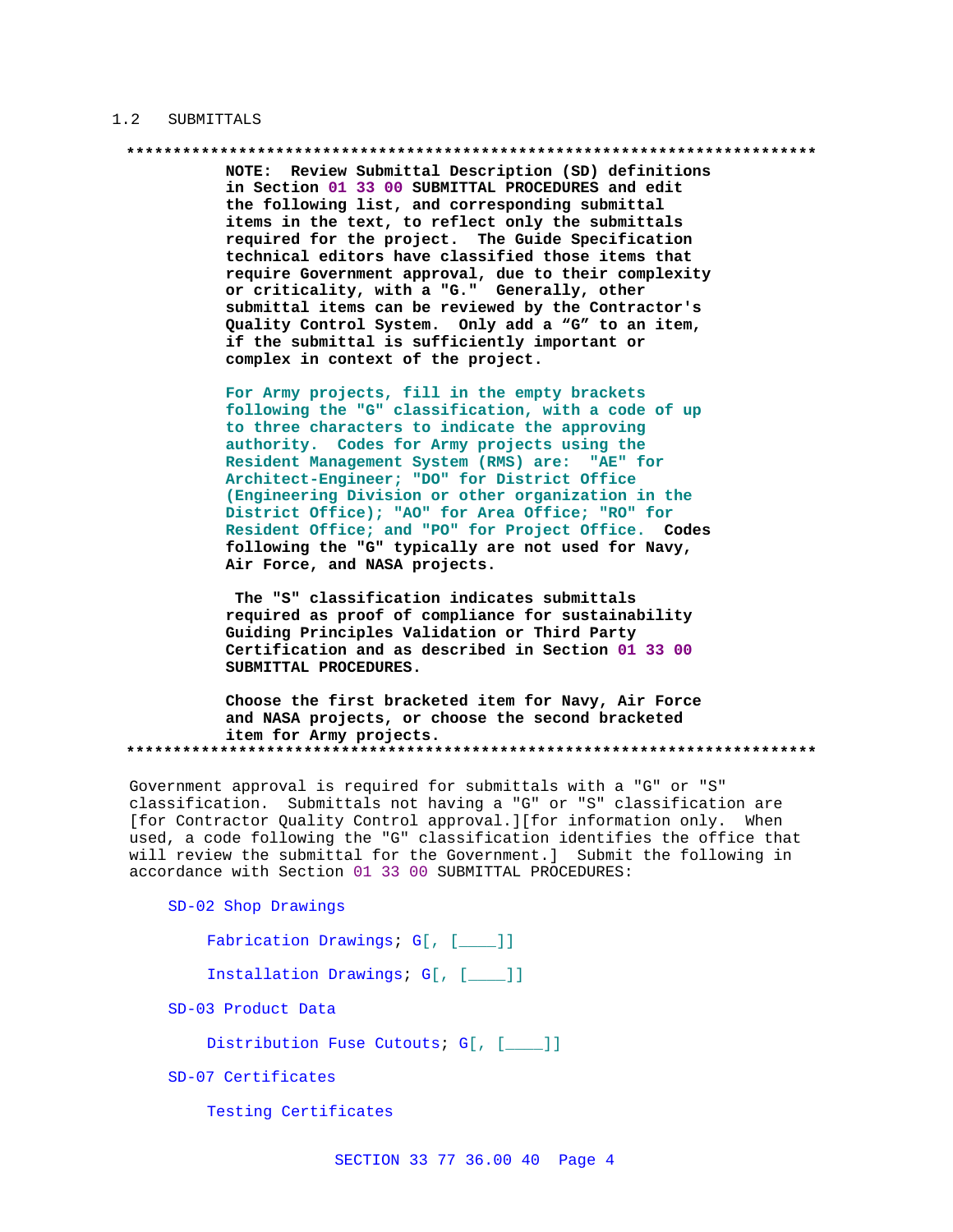SD-08 Manufacturer's Instructions

**Fuse Cutouts** 

Manufacturer's Installation Instructions

# PART 2 PRODUCTS

2.1 SYSTEM DESCRIPTION

# NOTE: Show the following information the drawings:

1. Conductor sizes, types, and materials.

# 2. Primary fused cutout; give voltage rating and state fusing (ampere rating) and "K" quick or "T" tardy required for coordination with existing upstream sectionalizing equipment.

Submit fabrication drawings for fuse cutouts consisting of fabrication and assembly details to be performed in the factory.

Submit equipment and performance data for distribution fuse cutouts including life, testing certificates verifying conformance to referenced standards, system functional flows, safety features, and mechanical automated details.

#### $2.2$ **EOUIPMENT**

# 2.2.1 Standards

Ensure distribution fuse cutouts conform to the following standards:

- a. IEEE C37.40
- b. IEEE C37.41
- c. IEEE C37.42
- d. IEEE C37.46
- e. IEEE C37.47
- f. IEEE 242
- q. IEEE 399
- h. NEMA ICS 3
- i. NEMA ICS 6
- k. NFPA 70
- 2.2.2 Fuse Cutouts

Submit manufacturer's instructions for fuse cutouts, including special